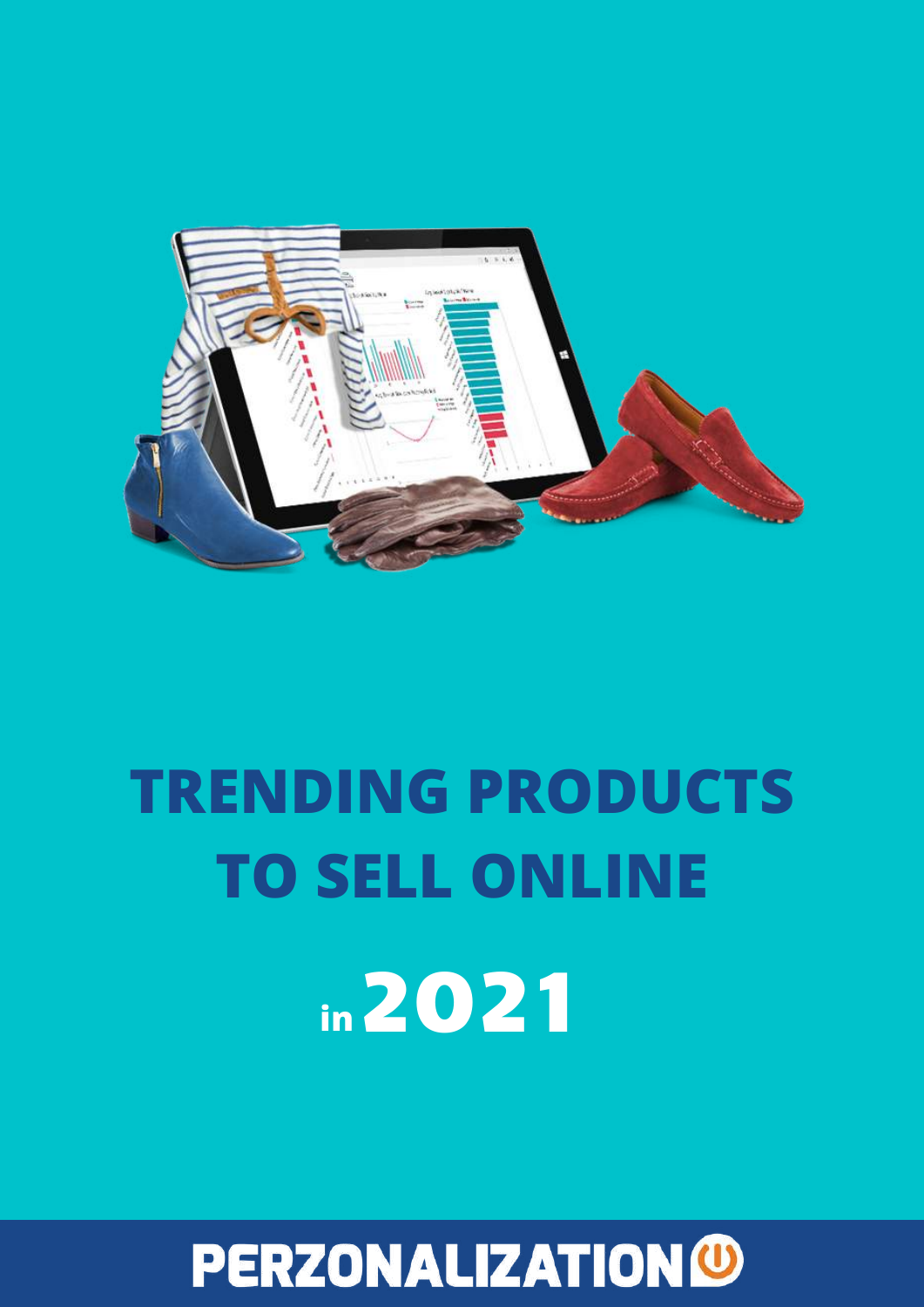

### TABLE OF CONTENTS

- Introduction
- Trending Products To Sell Online
	- 1) Feng shui obsidian bracelet
	- 2) Personalized dog accessories
	- 3) Sofa bed for kids
	- 4) Wearable Air Purifiers
	- 5) Mountain Bike Gloves
	- 6) Paddleboard
	- 7) Fidget Spinner
	- 8) Eyelash Serum
	- 9) Floor Lamp
	- 10) Cream Tea And Cream Tea Hamper
- Conclusion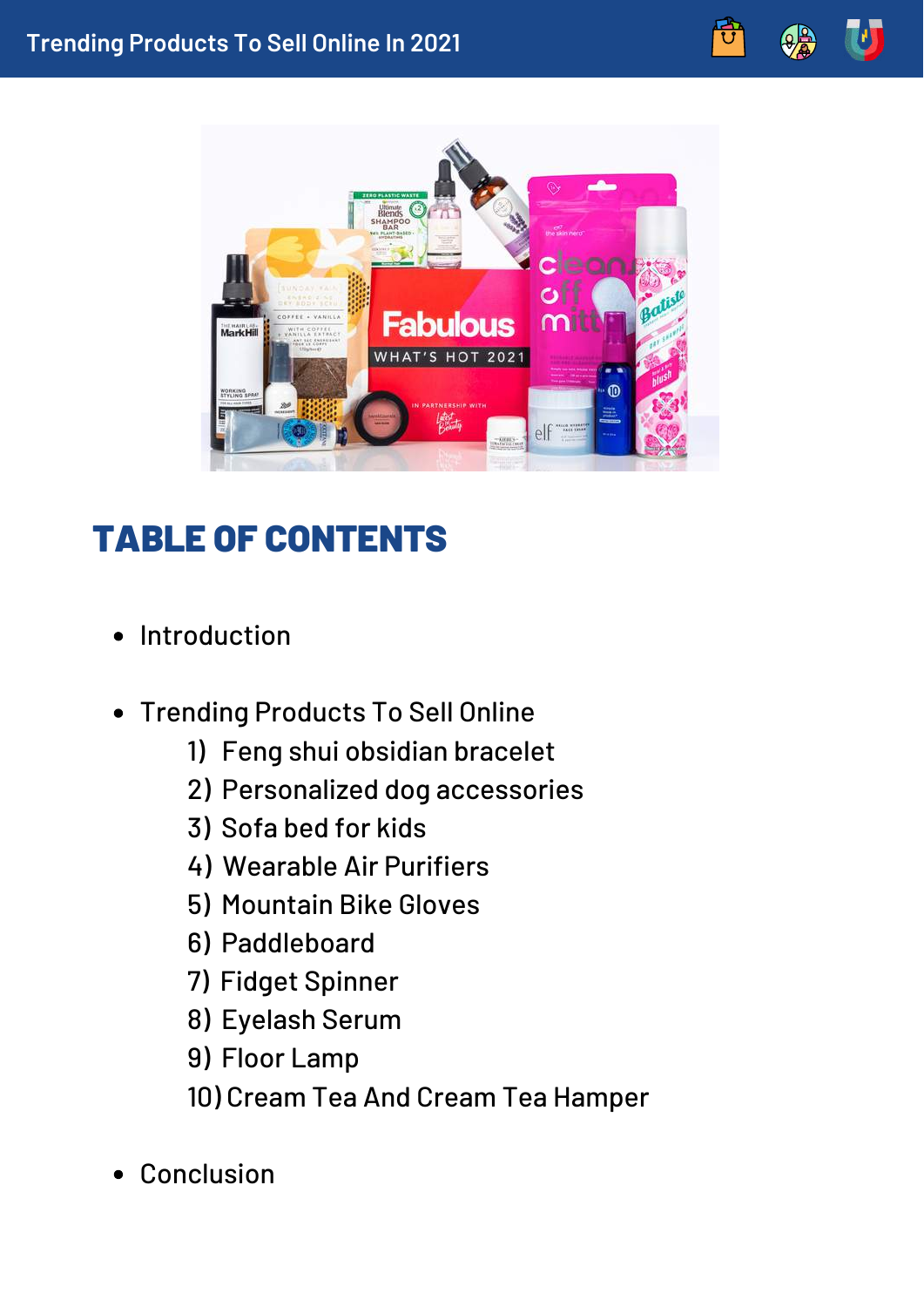### INTRODUCTION

Every wanna-be eCommerce entrepreneur should have searched for the keywords "trending products to sell online" at least once.

Selecting the item/items to sell is the starting point of every eCommerce business. Online product portfolio may change if a need arises - this is something typical especially for the new

businesses - however being ready to abandon the failing portfolio and start with something new is the competency that all online retail business owners should have.

Most of the successful dropshippers experimented with a few product categories before attaining success.



An eCommerce entrepreneur should first choose a niche to build the business on, experiment with it, measure the results (sales, conversion rate, loyalty etc.), learn from mistakes and start all over. This is a never-ending cycle of build-measurelearn.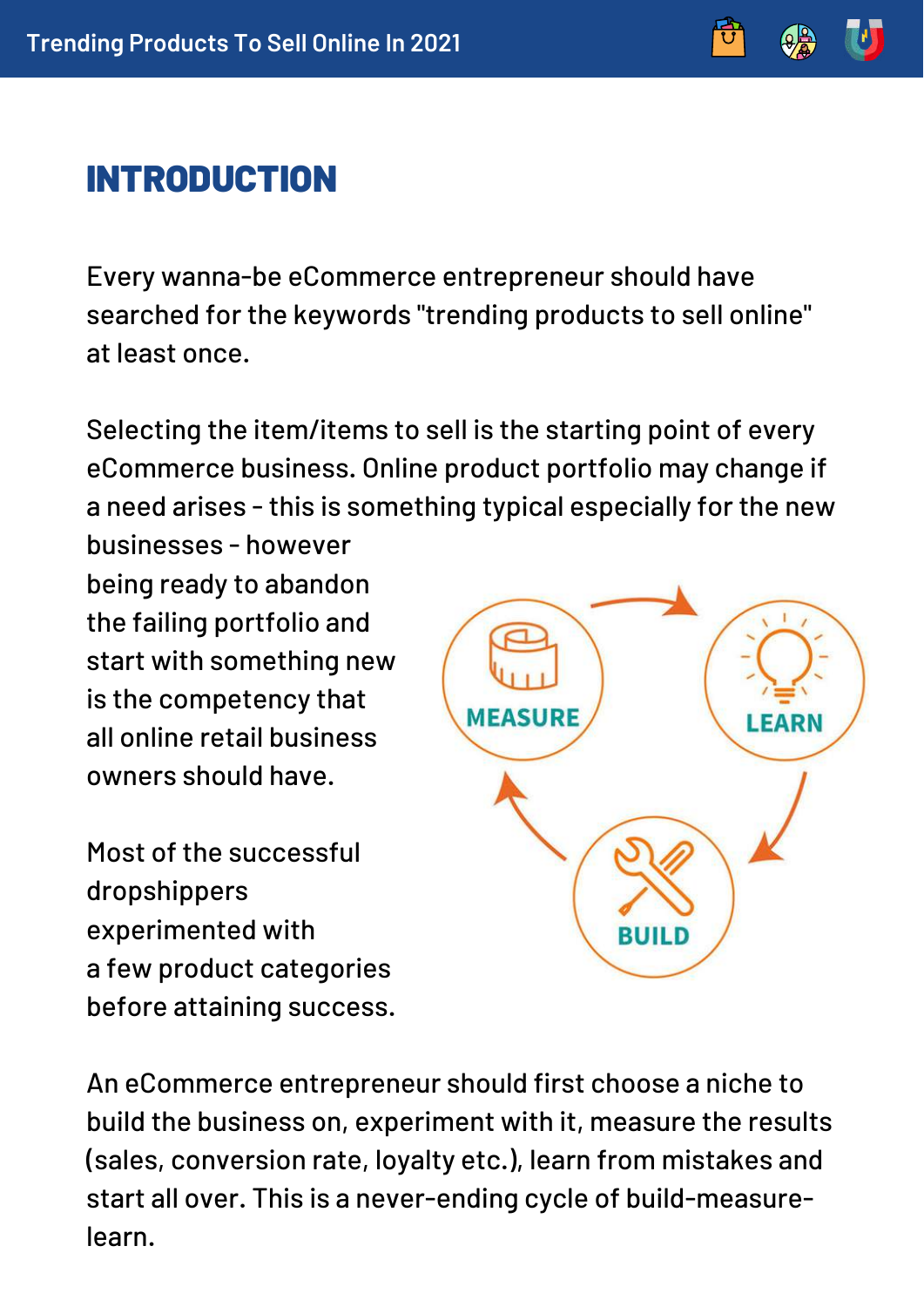

### 1) Feng shui obsidian bracelet

As the number of yoga and spiritualism lovers increase, so does the demand for accessories that express this trend.

When we review Google Trends, we see that there is an increasing demand for Feng shui obsidian bracelets (especially the ones that are black in color) so we can comment that these bracelets are quite popular products to sell online.

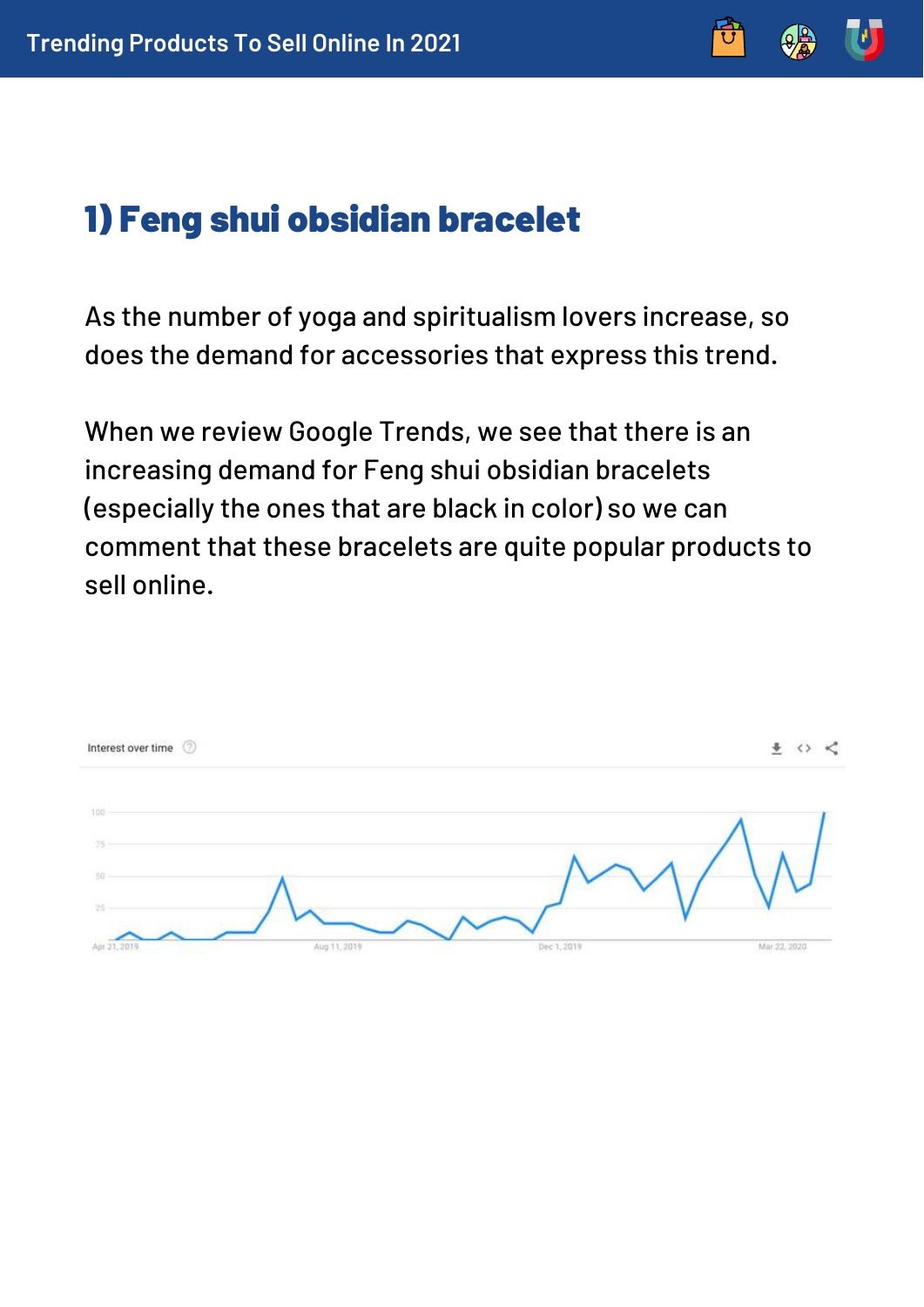

### 1) Feng shui obsidian bracelet

Being affordable handmade designer jewels, these bracelets are usually priced \$9 - \$20 on online stores. Supplier prices range between \$0.76 - \$4.

A carefully executed marketing plan can yield a good amount profit for the sellers of these bracelets.

Shortly, if you are asking "what products are in high demand right now?", then feng shui bracelets will be a great answer to your question.

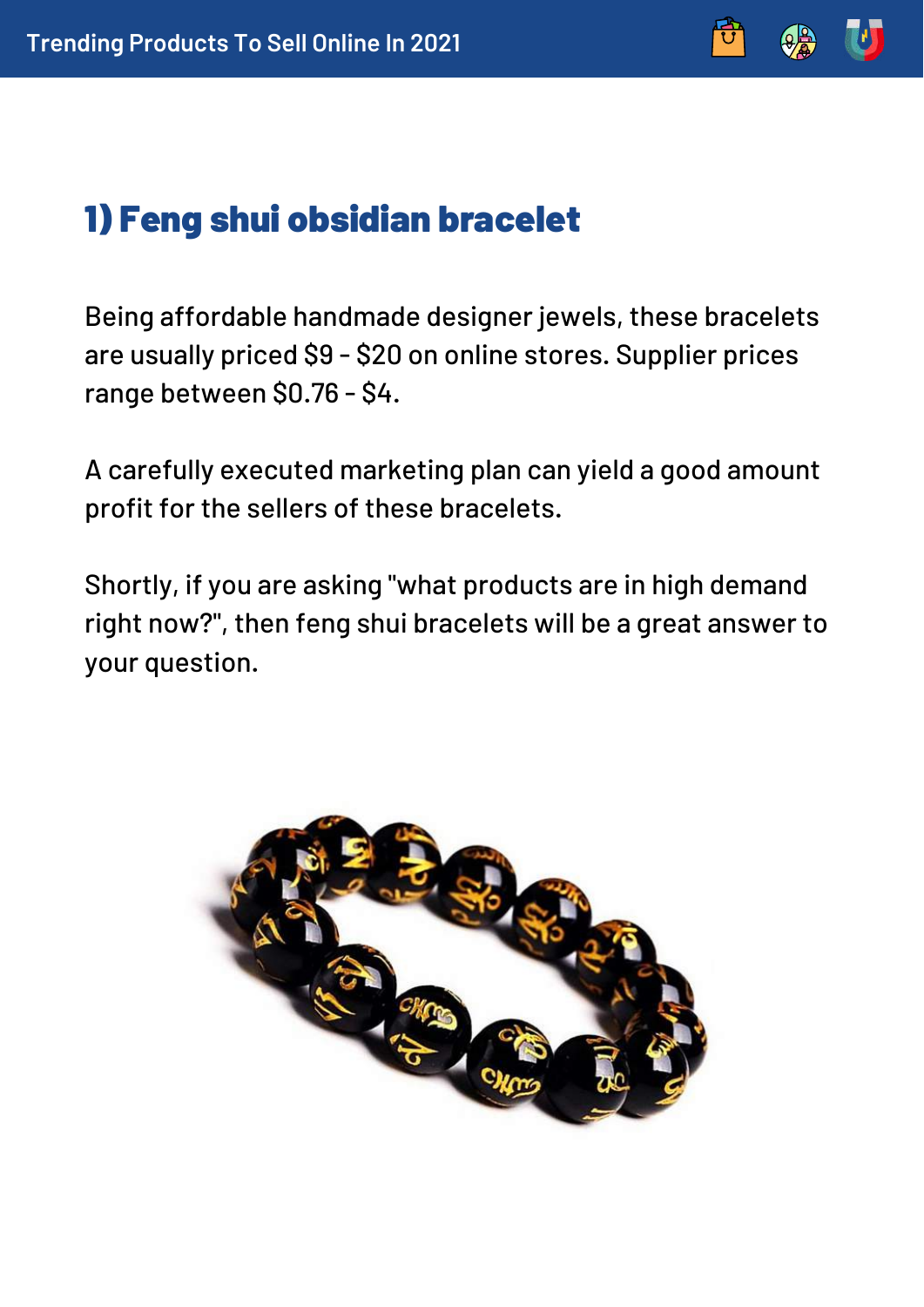### 2) Personalized dog accessories

For most of the pet owners, their peds are like their children therefore they tend to invest in the well-being of their pets. This is why personalized dog collars and personalized dog bandanas are among the trending products to sell online in the pet category.

There is a stable consumer demand for these two product types. As these collars can be made from several different fabric types, supplier prices tend to fluctuate between \$0.9 and \$5.

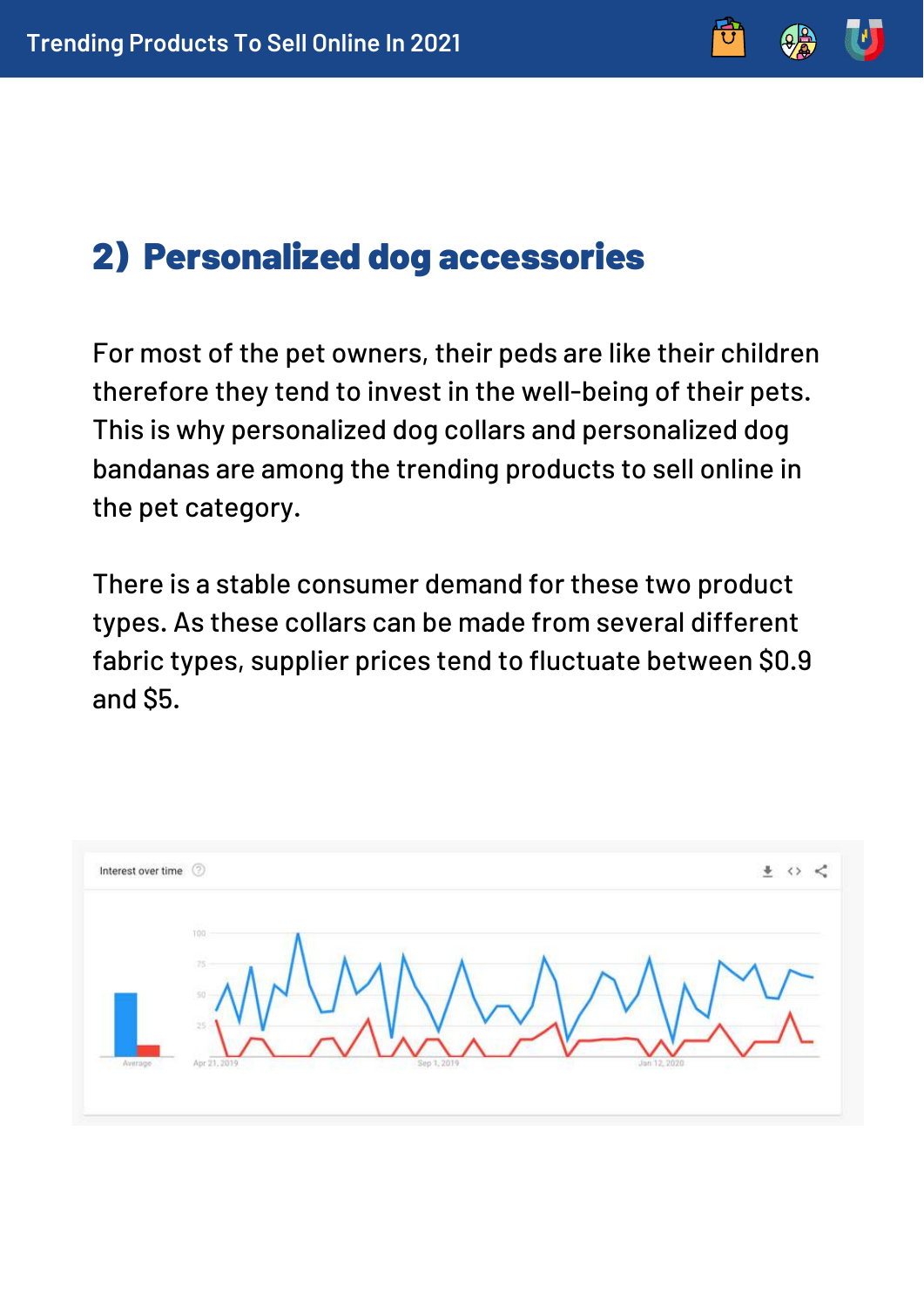### 2) Personalized dog accessories

The retail prices usually range between \$7.99 - \$14.99. Thus, personalized dog collars are among the best products to sell online in 2020.

For the personalized dog bandanas, the wholesale prices range between \$1.03 to \$3.97. Retail price starts from \$3.7 and goes up to \$19.30 creating a lucrative product category for the online sellers.

So, if you are wondering what to sell online in 2021, personalized dog accessories can be a great choice!

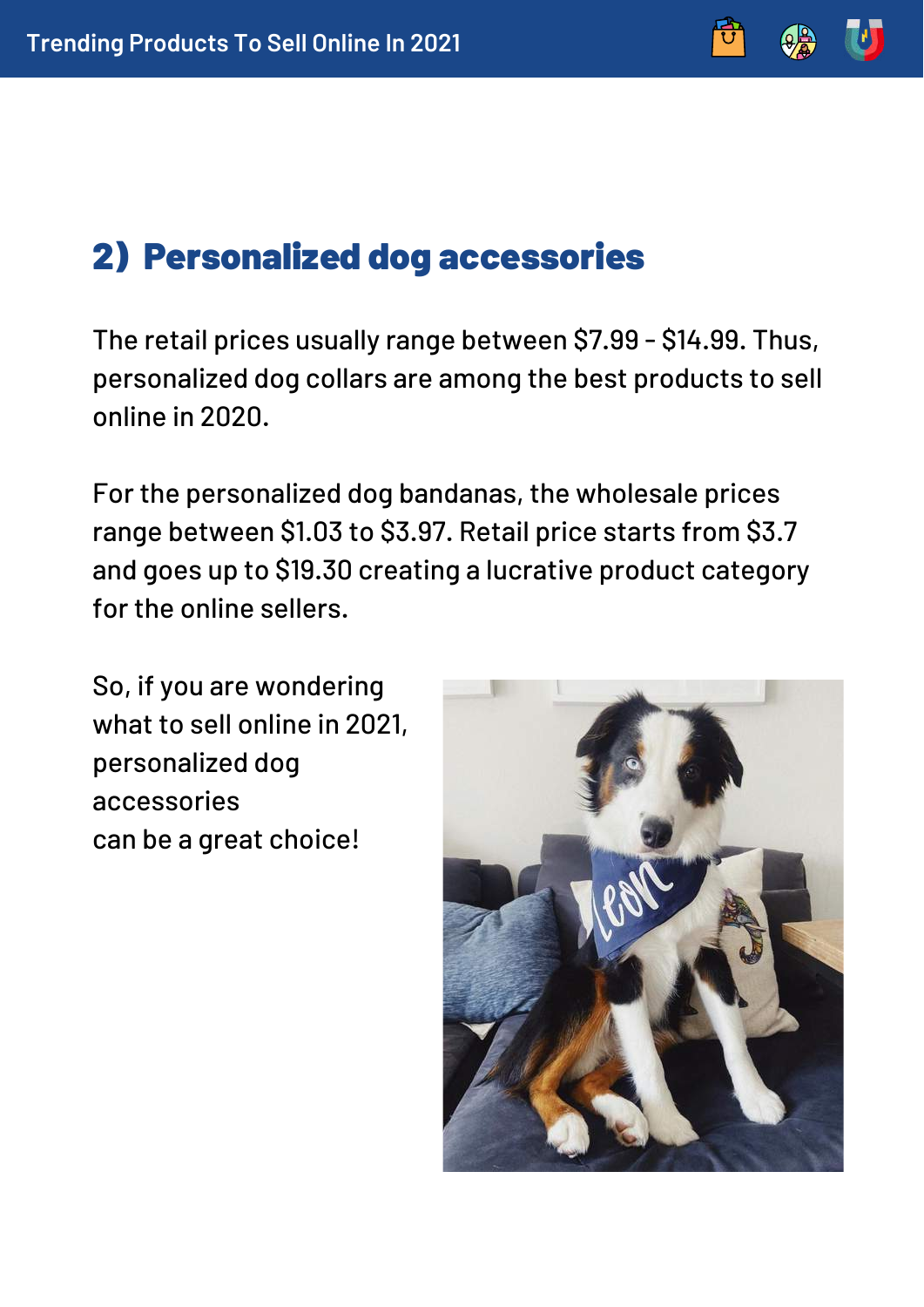

### 3) Sofa bed for kids

It's not surprising to see kids furniture to appear as one of the trending products to sell in 2021 as all kid related products are quite popular on the internet.

Sofa beds for kids are quite popular because they can either be used as stand-alone chairs or placed on top of the other sofas.

| <b>STATE</b><br>100<br>75                                   | Interest over time © |  | ≺<br>₩ ◇ |
|-------------------------------------------------------------|----------------------|--|----------|
| $25 - 4$                                                    | 50                   |  |          |
| Apr 21, 2019<br>Aug 11, 2019<br>Dec 1, 2019<br>Mar 22, 2020 |                      |  |          |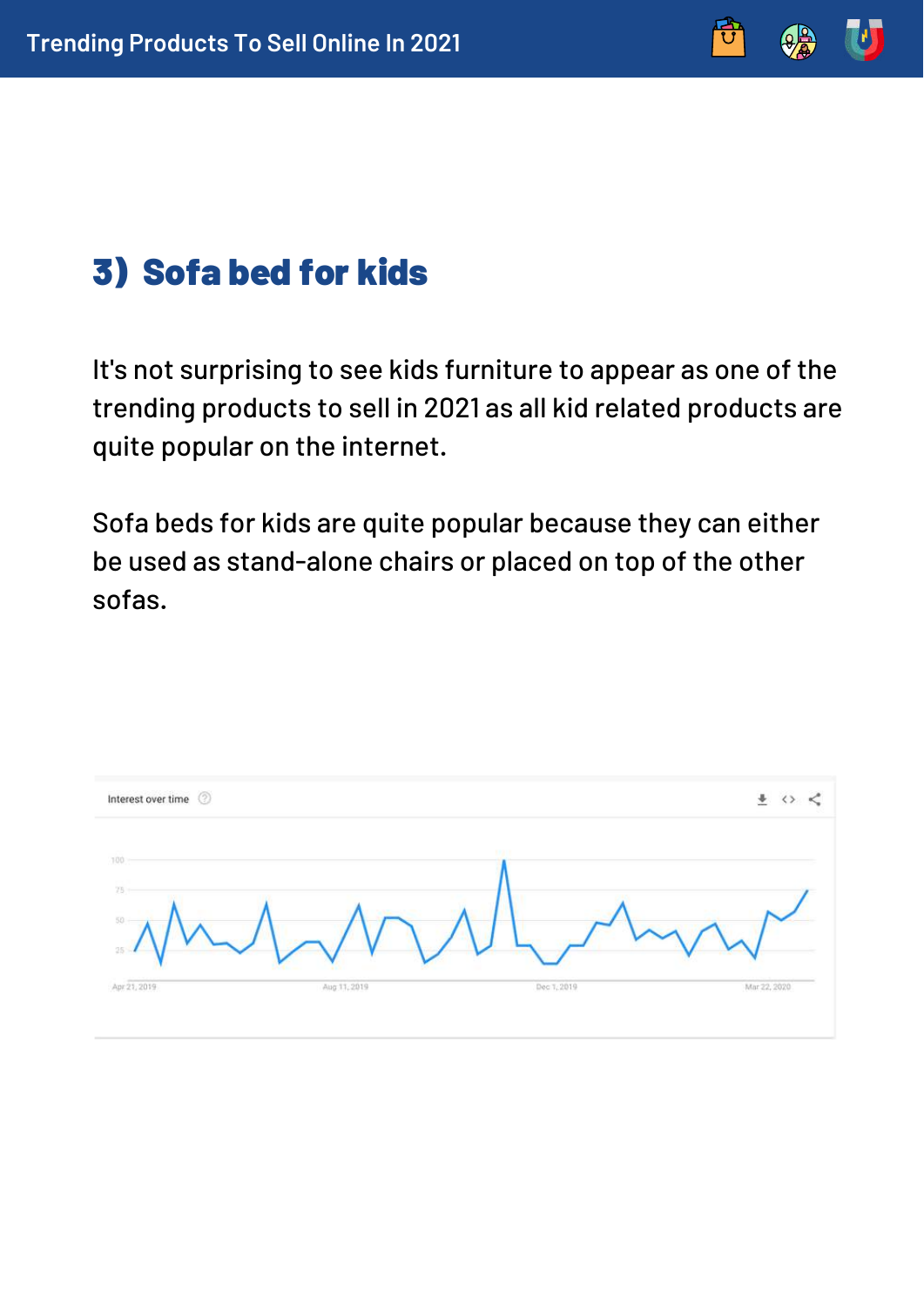

### 3) Sofa bed for kids

Some sofa beds carry popular comic characters on their fabric, making them appealing for the small ones. The demand for these sofa beds seems to have skyrocket in Spring 2020.

Wholesale prices start from \$8.92 and go up to \$39.36. Sales prices usually start from \$39.99 and can even go up to \$1100 depending on the quality of the fabric used.

If you are asking yourself "what should I sell online in 2021?", then sofa bed for kids is one of the items you should go for.

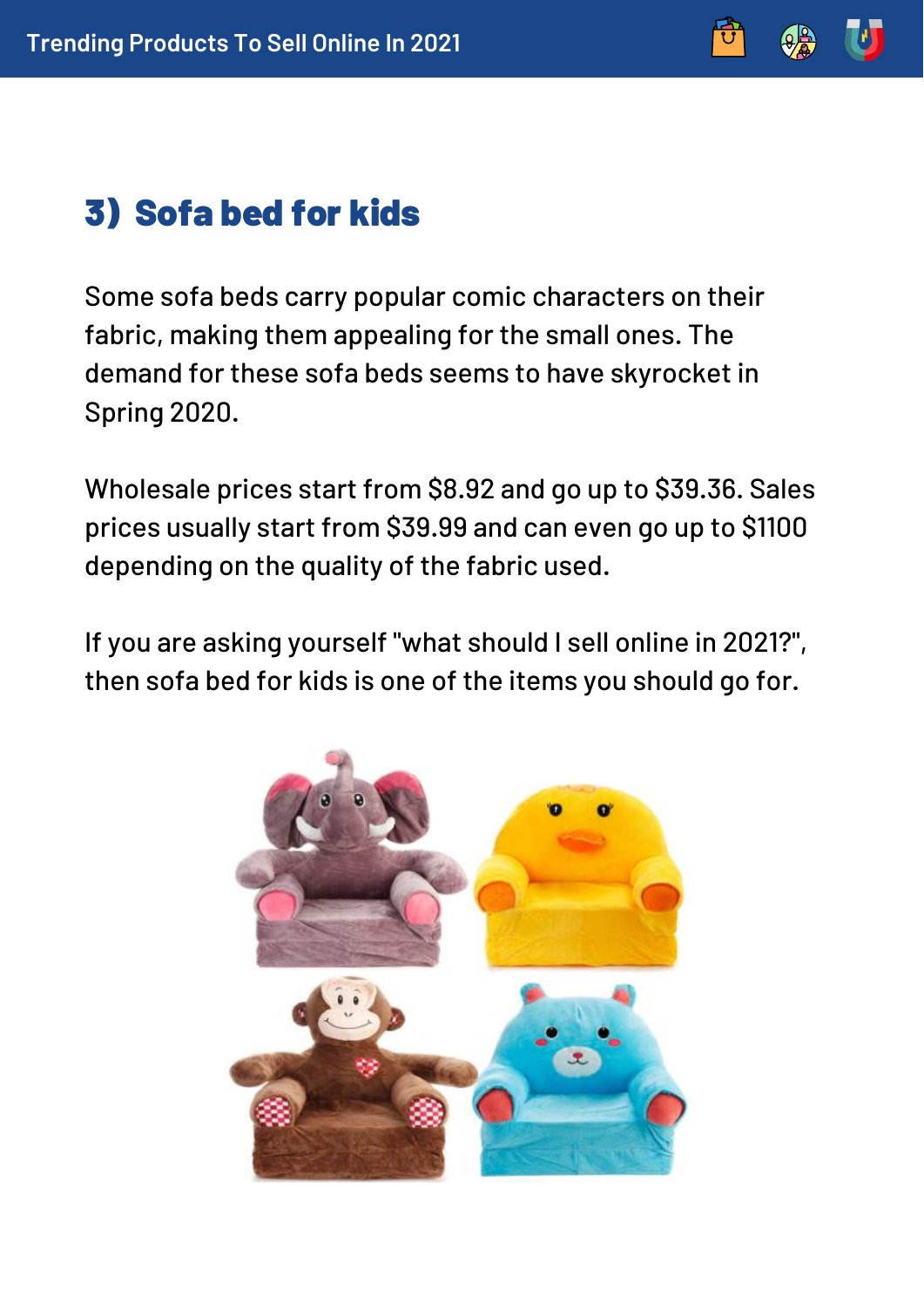

### 4) Wearable Air Purifiers

COVID-19 pandemic changed both our daily lives and shopping habbits.

One of the categories that started to see high demand after the outbreak has been wearable air purifiers.



Personal versions of these air purifiers help in cleaning the air around individuals.

It is possible to find these items for 6 - 20 USD/piece. The good thing is that, it is possible to sell even the most basic forms of personal wearable air purifiers for 30 USD/piece.

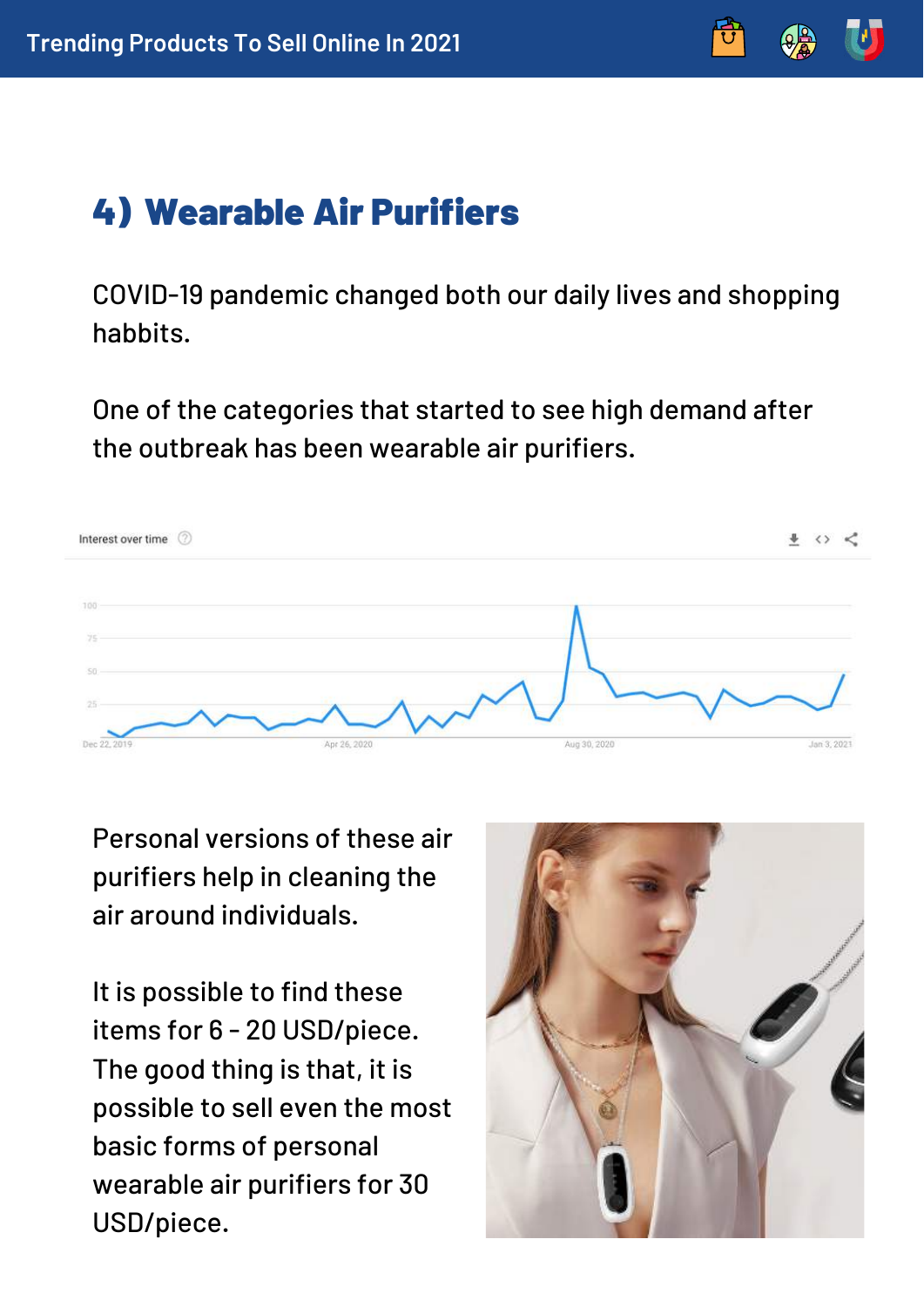### 5) Mountain Bike Gloves

Outdoor sports has been a trending online shopping category for the last years. Mountain bike gloves differ in their sizes and fabric quality, which makes it an interesting category to invest in.

You need to play with the retail price to be able to reach a point where value for money is attained. Wholesale prices start from 0.5 USD and go up to +880 USD! On the other side, retail prices start from 5 USD.

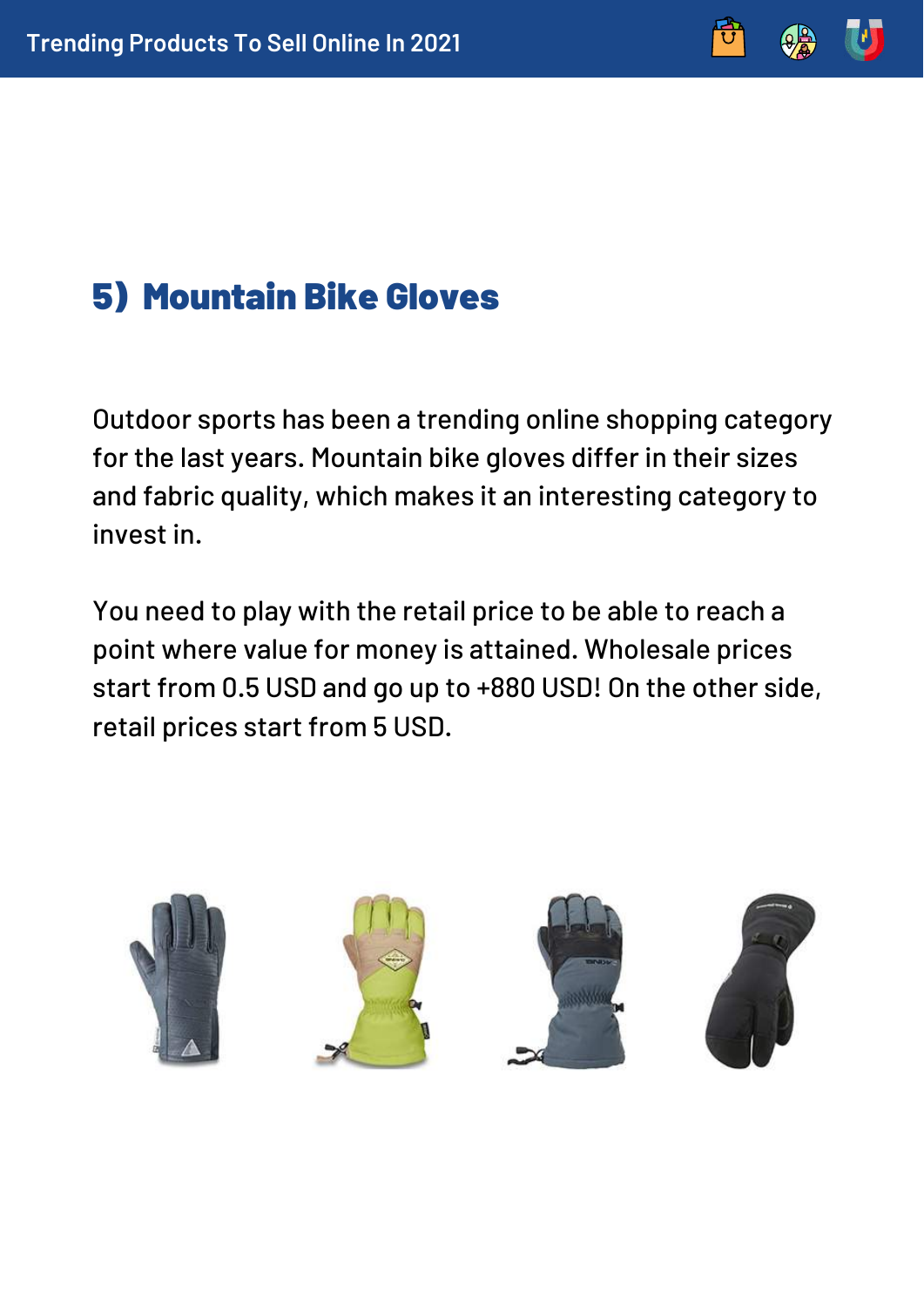



Be aware that the target segment is mainly in developed countries such as UK, US, Australia and Canada.

Again, customer demand for mountain bike gloves seems to have increased with the pandemic, which makes it possible to enjoy time indoors but go to outdoors to safe exercise.

As a result of these, mountain bike gloves comes up as a good category for the online merchants who are searching for the answer to the question of "What sells best online in 2021?".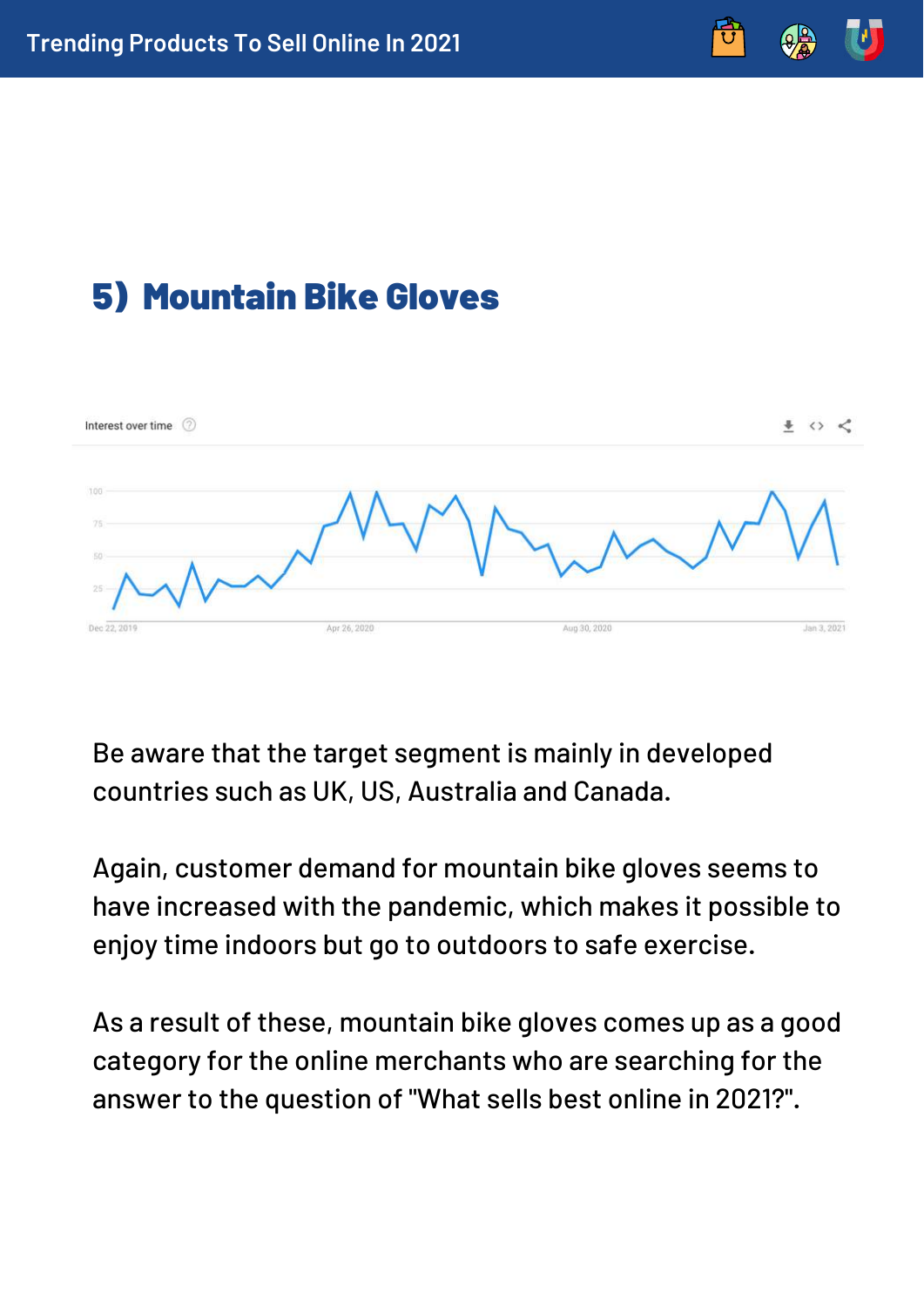### 6) Paddleboard

There are some items which see high seasonality paddleboard being one of those.

As this sport is popular in spring and summer, the demand for paddleboards see a peak starting from April.

Not surprisingly, the popularity diminishes at the end of the summer.

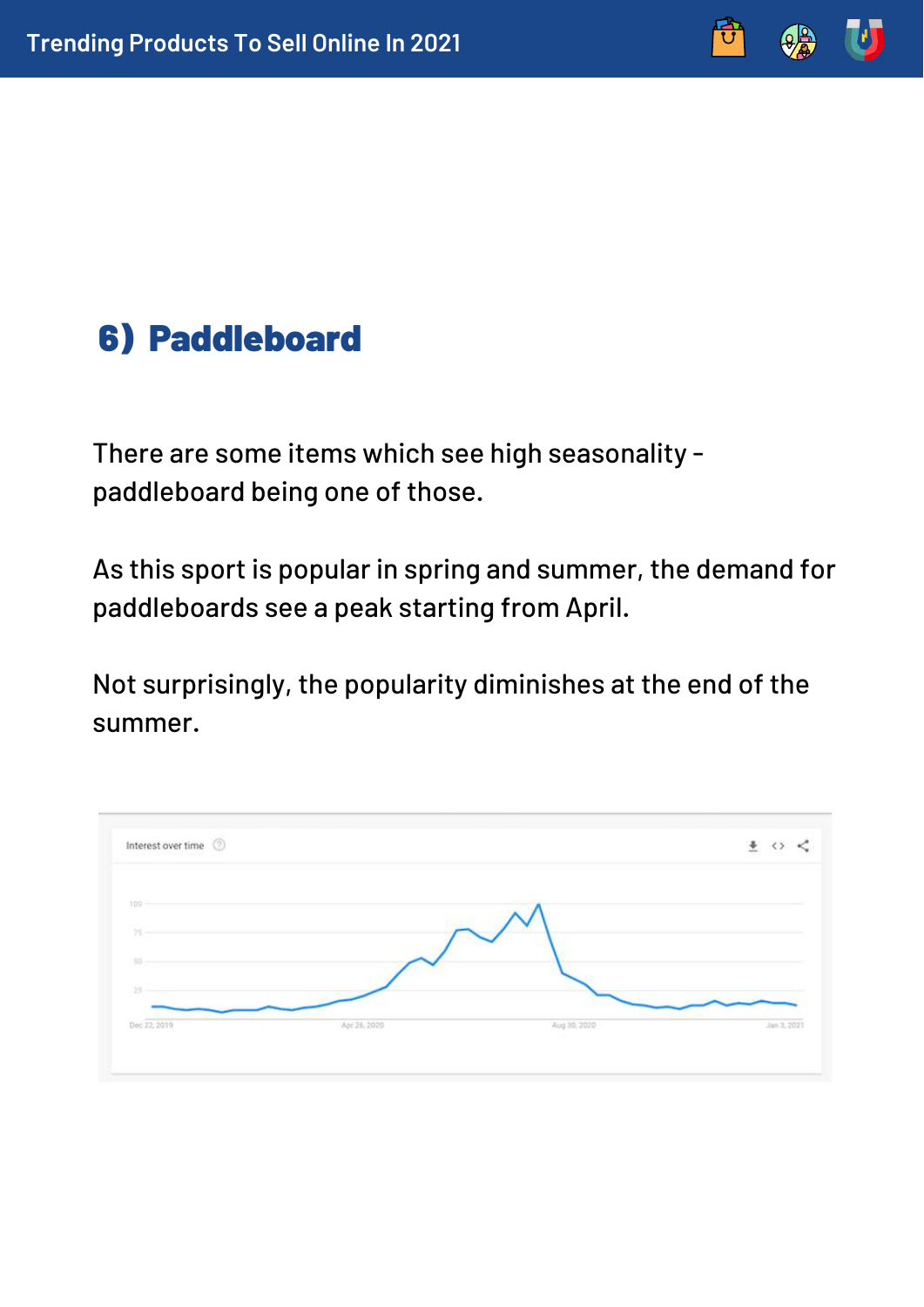### 6) Paddleboard



Consumer prices range between 200 - 350 USD whereas the wholesale prices start from 79 USD.

Keeping up the seasonality and inventory costs in mind, paddleboards might be a lucrative category to sell online.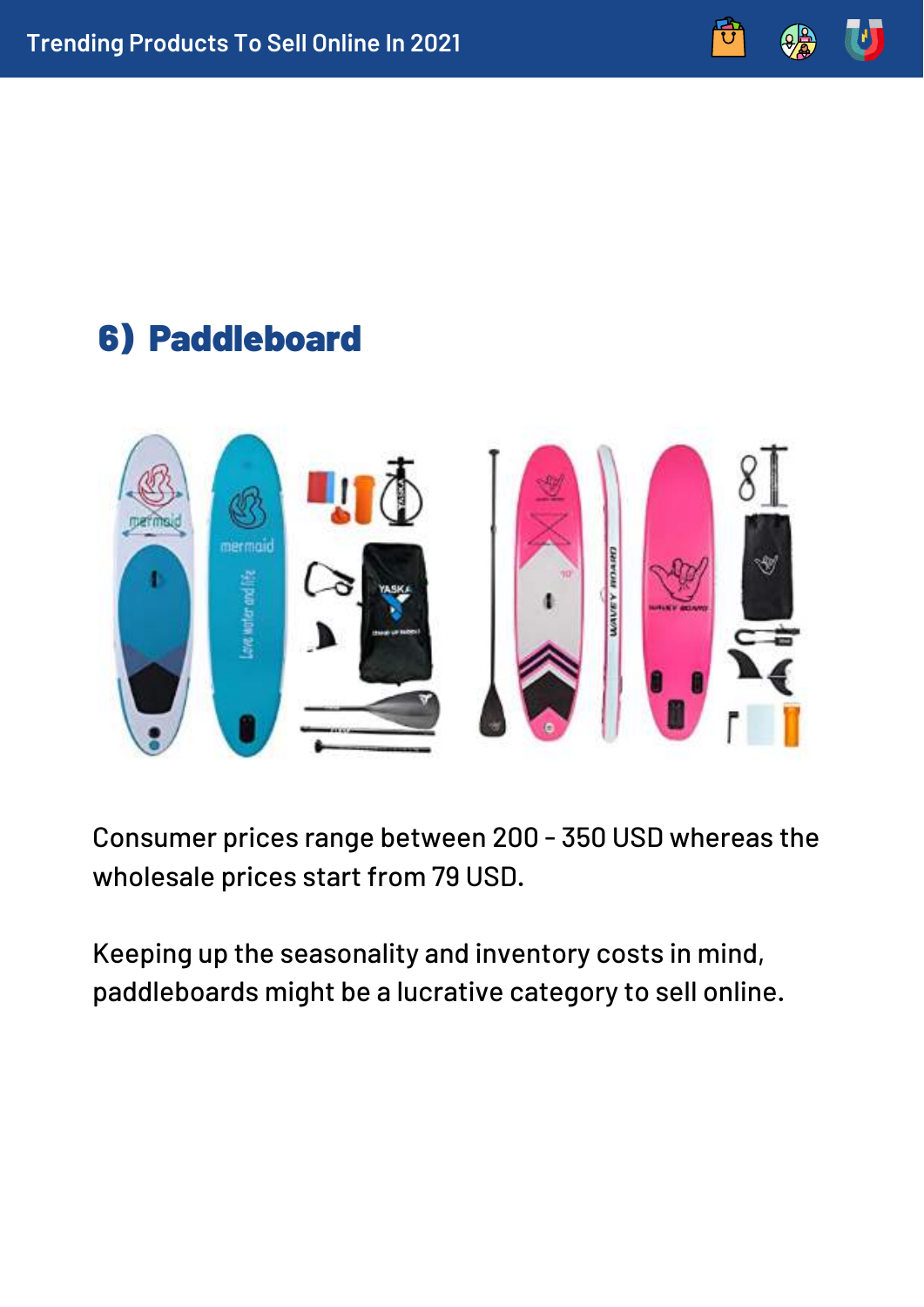

### 7) Fidget Spinner

Being both popular among kids and adults, fidget spinners enter the stage as one of the booming categories in online shopping.



It is possible to find fidget spinners under 0.5 USD/piece in wholesale and yet the retail price goes up to 9 USD/piece.

There are plastic, silicone and steel versions of the same product so be cautious while ordering online.

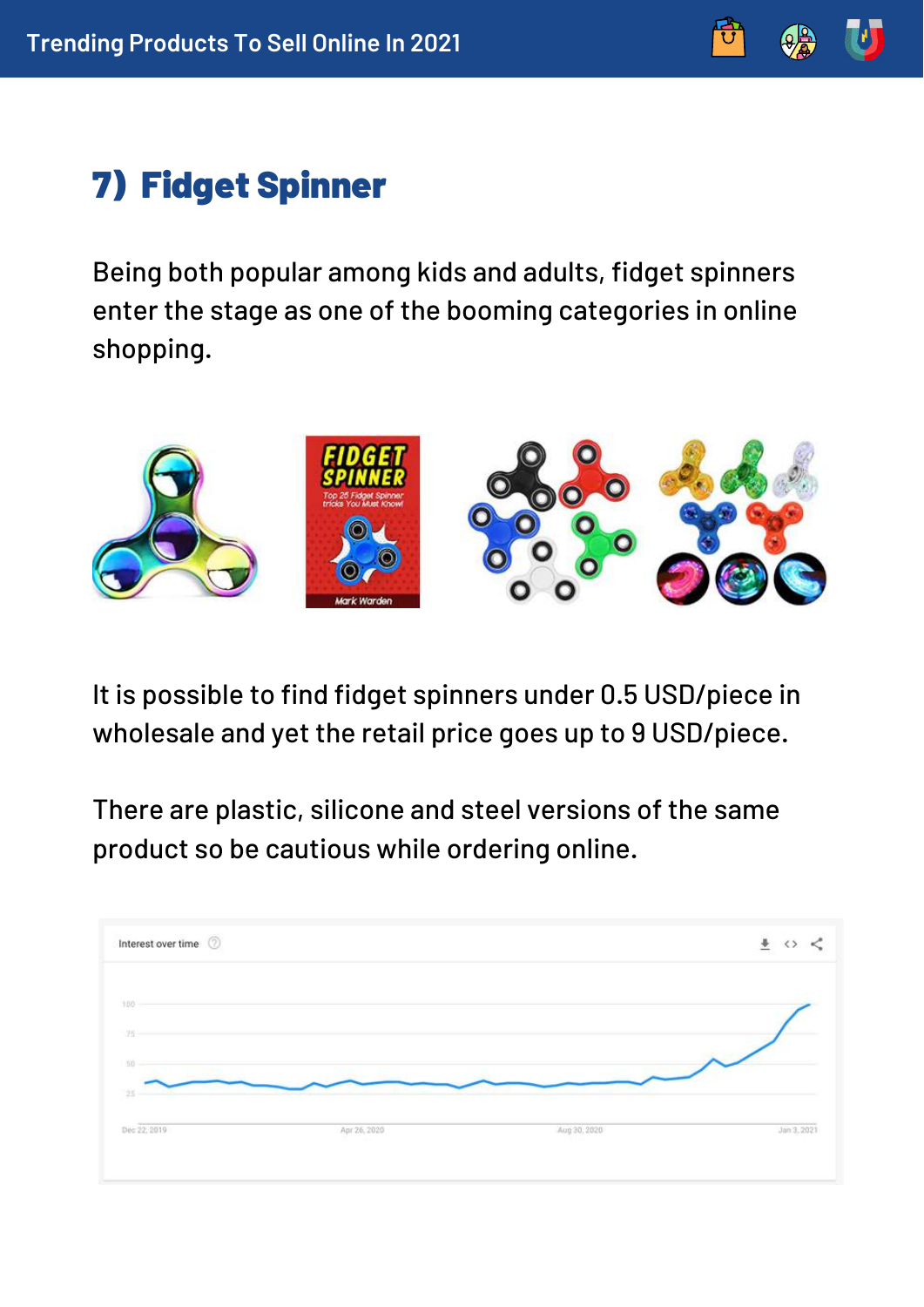

### 8) Eyelash Serum



Beauty and cosmetics merchandisers are lucky in the sense that the items in this category need to be replenished in every few months requiring repeat purchases.

One of the categories that has a steady but slow growth pattern is eyelash growth serum with Denmark, New Zealand and Singapore showing the highest demand.

It's possible to find eyelash serum at 2 USD wholesale price and sell at +10 USD.

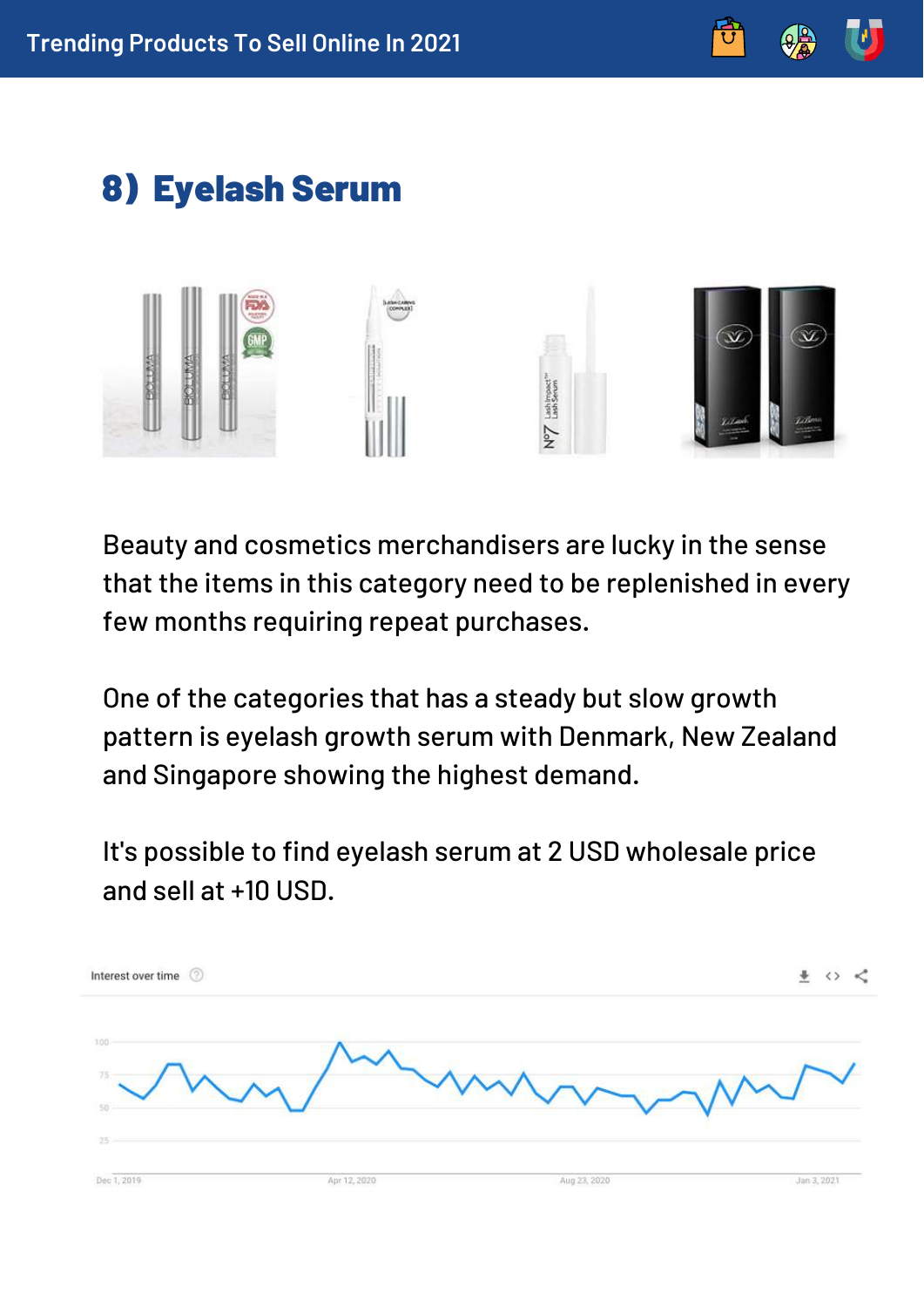

### 9) Floor Lamp

It is interesting to see such a traditional category become popular!

United Kingdom, Australia and Ireland are the countries where online trend for floor lamps is growing.



An interesting subcategory under the floor lamps is the kōnā floor lamp.

This lamp is inspired by Japanese minimalism and is quite iconic in design & aesthetics.

These may be the reason why we are seeing demand for these lamps.

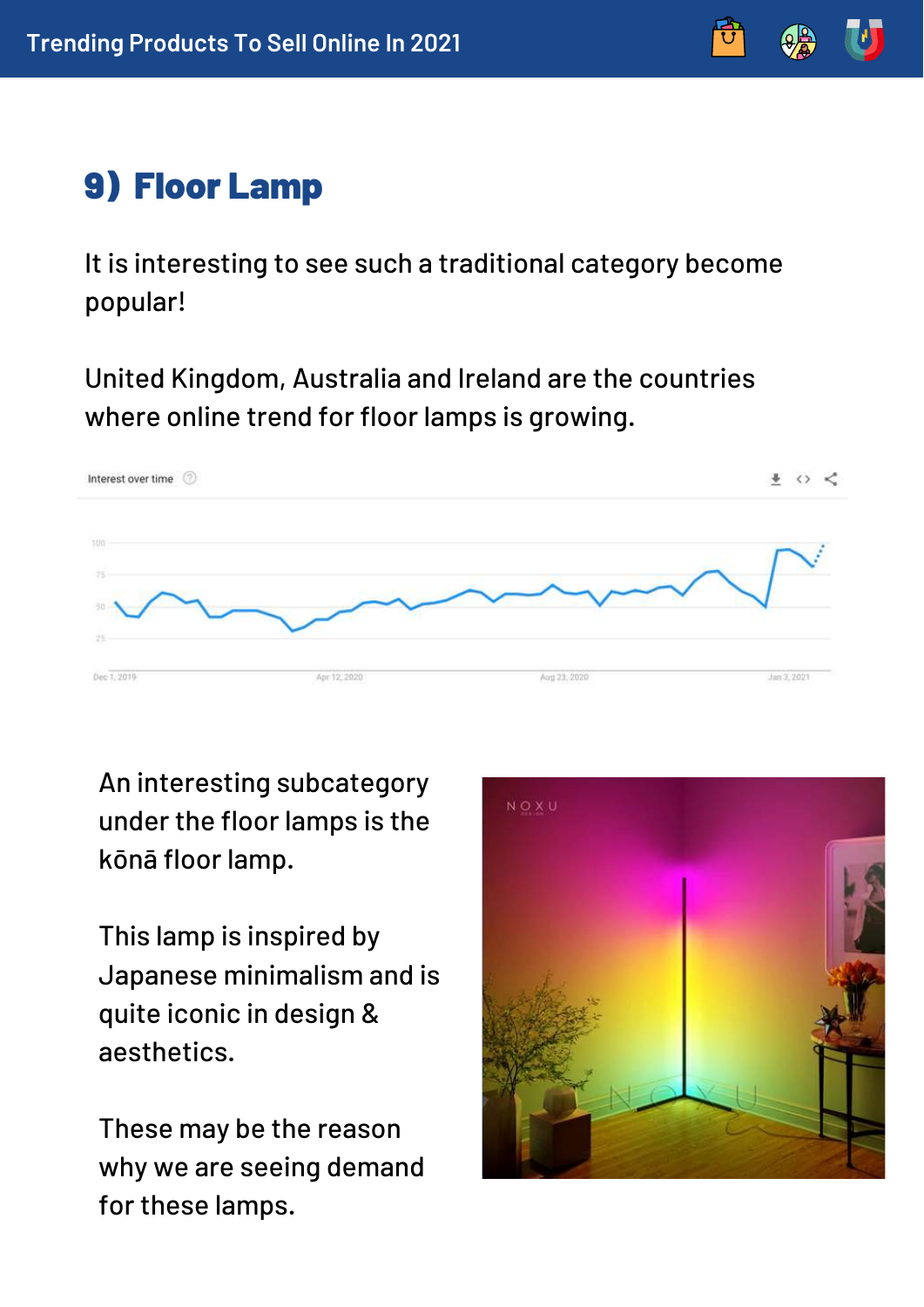

### 9) Floor Lamp

It is possible to find a regular floor map even under 2 USD (wholesale), however the pricing becomes complicated when it comes to the kona floor lamps.

As with most designer items, kona lamps are priced at +100 USD and not quite possible to find in online wholesale retailers.

The retail prices for floor lamps change according to the design and the material used and usually start from 20 USD. On the other side, the kona floor lamps are priced well below 150 USD in retail.

Here, we also need to mention another subcategory which is led lamps. The demand for led lamps has been growing since April 2020. It may be right to assume that as people started spending more time at their homes, the demand for inside lightning started to increase.

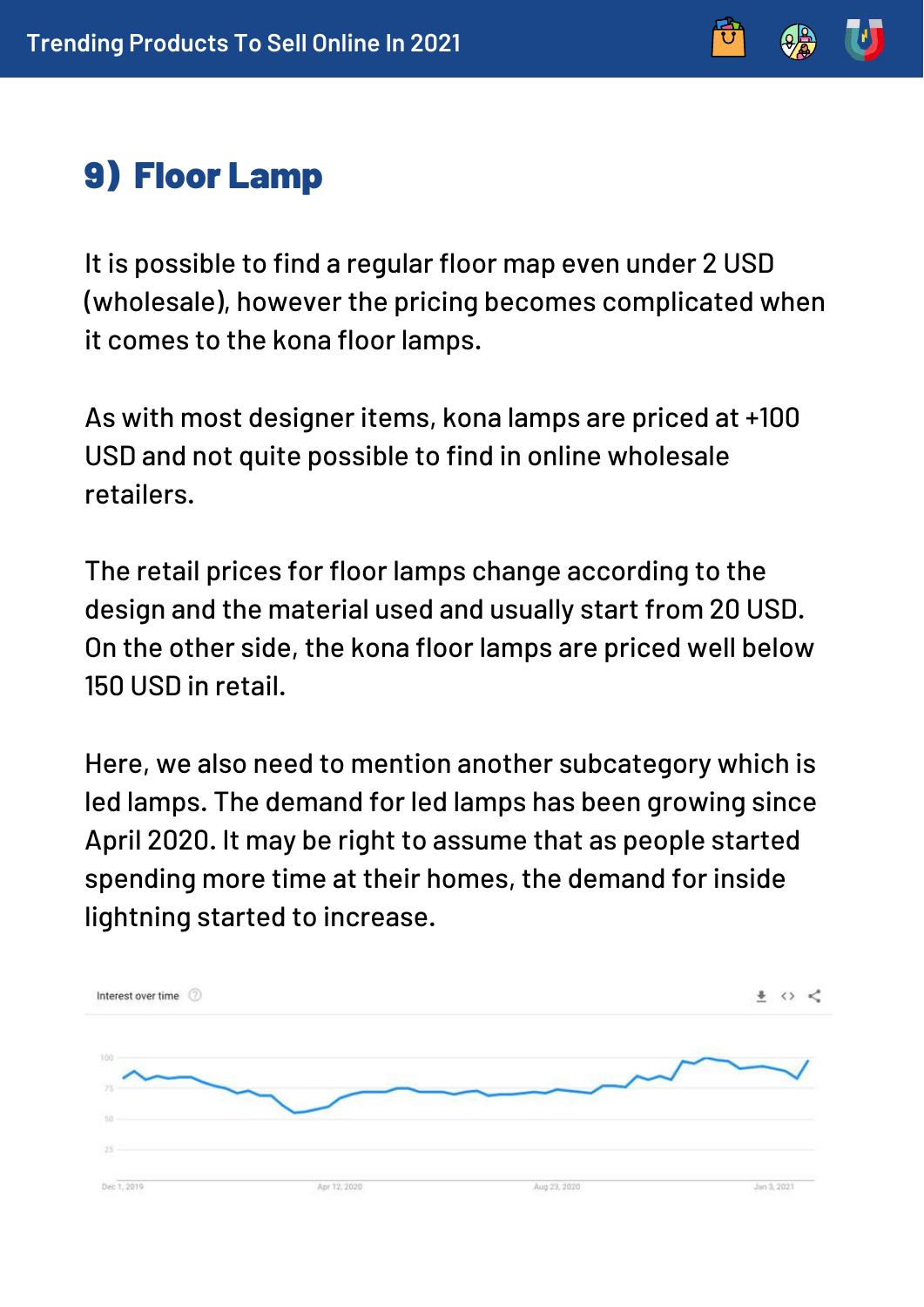

### 10) Cream Tea And Cream Tea Hampers

Cream tea is another interesting category which is quite popular in Singapore, United Kingdom and Phillipiness. A cream tea is a form of afternoon tea light meal, which consists of tea taken with a combination of scones, clotted cream and jam.

The term "cream" comes from the practice of having tea with scones and clotted cream.Therefore, cream tea hampers are like picnic baskets that include food that go well with cream tea.

Though may seem too "English", the cream tea seems to be growing its popularity in South East Asia.

"Afternoon tea delivery" is another term that goes along with the searches for "cream tea".



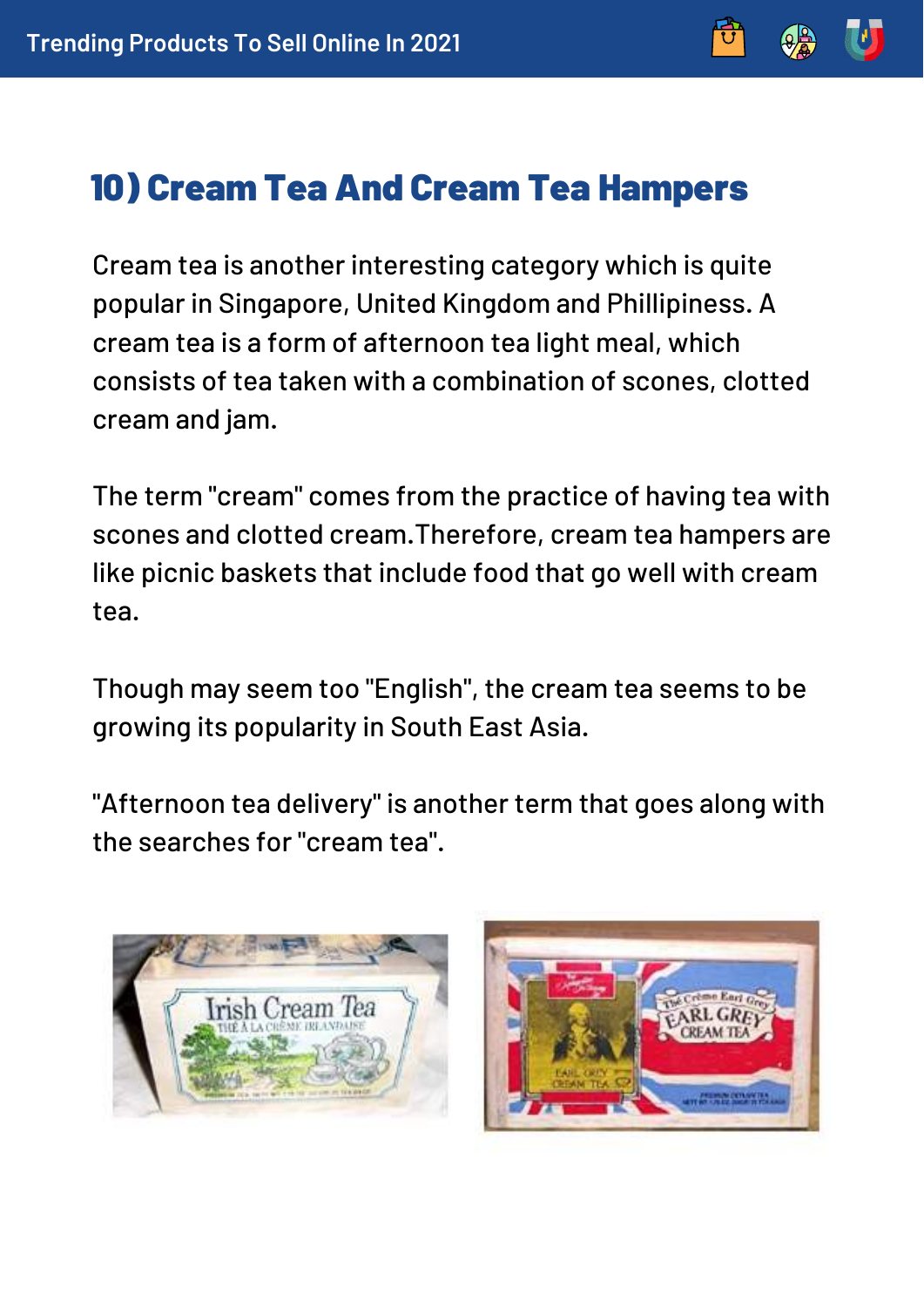

There is demand for home tea delivery not only in Ireland and UK but also in Singapore and Hong Kong.

When it comes to the supply part, usually artisan online bakeries seem to be in this business.



Teatime Treats (no cream)

Truffle Cream Tea Hamper

Cake, Tea & Biscuits Hamper

So if you have a bakery business (or selling groceries online), you may try selling cream teas and cream tea hampers as a new line of items in your webshop.

The tea hampers are priced per person starting from 30 GBP.

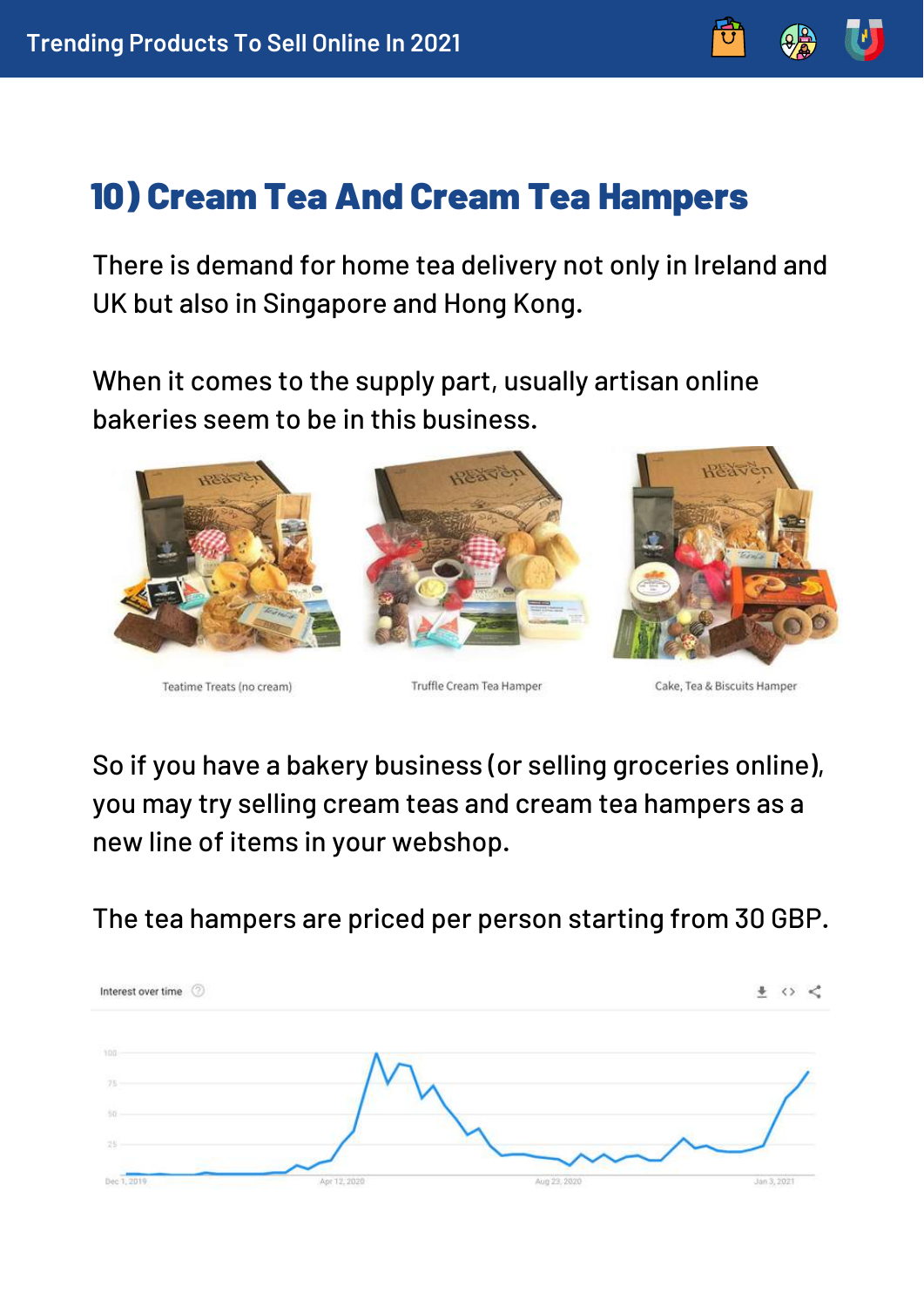

### Conclusion

There are endless opportunies in online shopping when it comes to the width and breadth of items. Either you are doing dropshipping or carrying inventory, there is always a long list of items for you to choose from.

While you are selecting the items to sell online, make sure you search for the customer demand as it fluctuates in time. Start small and grow big when you feel confident that you've found the trending products to sell online. Let us know if you discover new products. We'll be happy to add them, here.